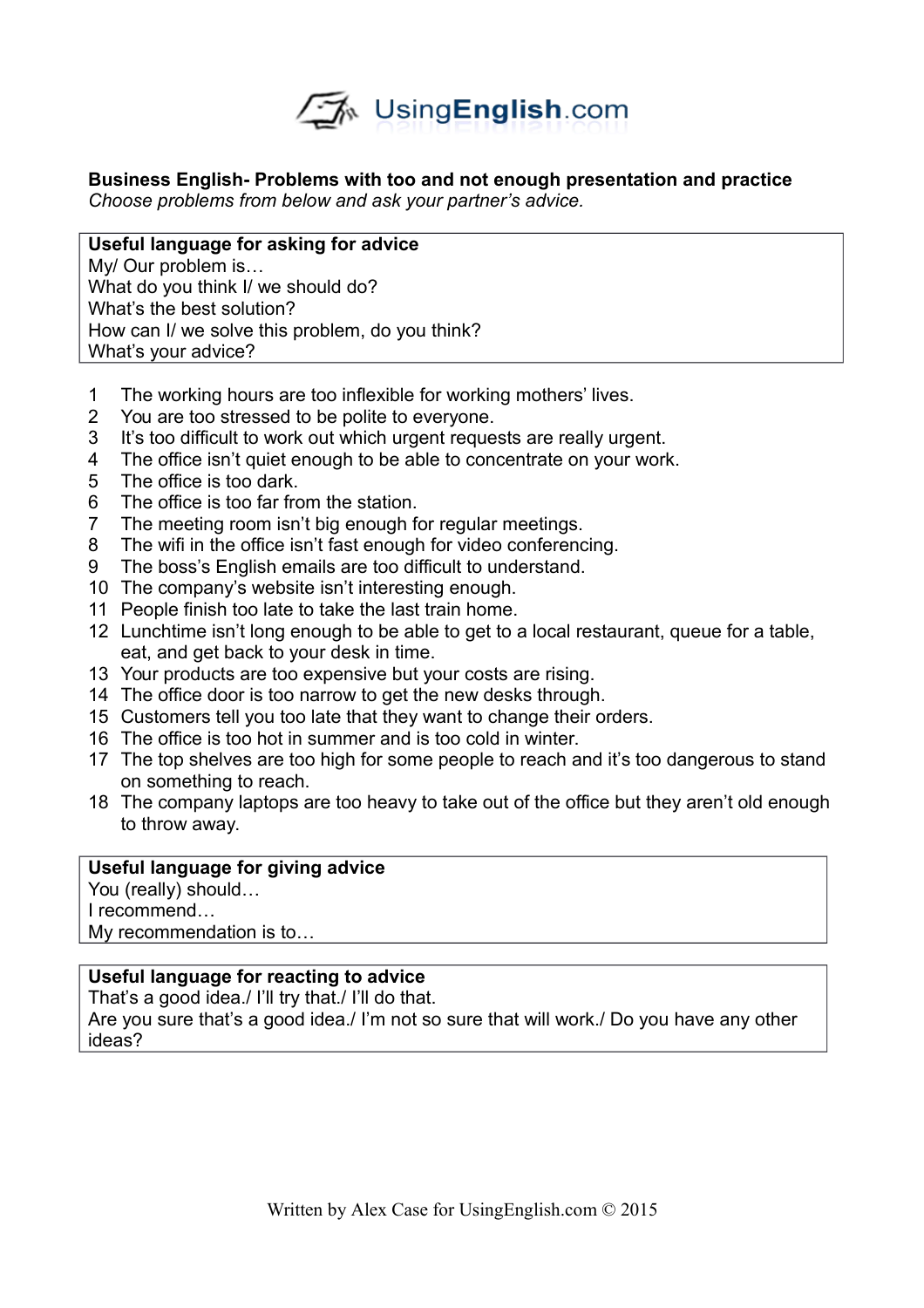

*The sentences below all have the same meanings as the sentences above but different wording. From memory or your language knowledge, try to put them back into their original forms, making sure you don't change the meaning.* 

- The working hours aren't flexible enough for working mothers' lives.
- You aren't relaxed enough to be polite to everyone.
- It isn't easy enough to work out which urgent requests are really urgent.
- The office is too noisy to be able to concentrate on your work.
- The office isn't light enough.
- The office isn't close enough (= near enough) to the station.
- The meeting room is too small for regular meetings.
- The wifi in the office is too slow for video conferencing.
- The boss's English emails aren't easy enough to understand.
- The company's website is too boring.
- People don't finish early enough to take the last train home.
- Lunchtime is too short to be able to get to a local restaurant, queue for a table, eat, and get back to your desk in time.
- Your products aren't cheap enough but your costs are rising.
- The office door isn't wide enough to get the new desks through.
- Customers don't tell you early enough that they want to change their orders.
- The office isn't cool enough in summer and isn't warm enough in winter.
- The top shelves aren't low enough for some people to reach and it isn't safe enough to stand on something to reach.
- The company laptops aren't light enough to take out of the office but they are too new to throw away.

*Check your answers on the next page, then do the same with that page, trying to convert those sentences into the ones on this page.*